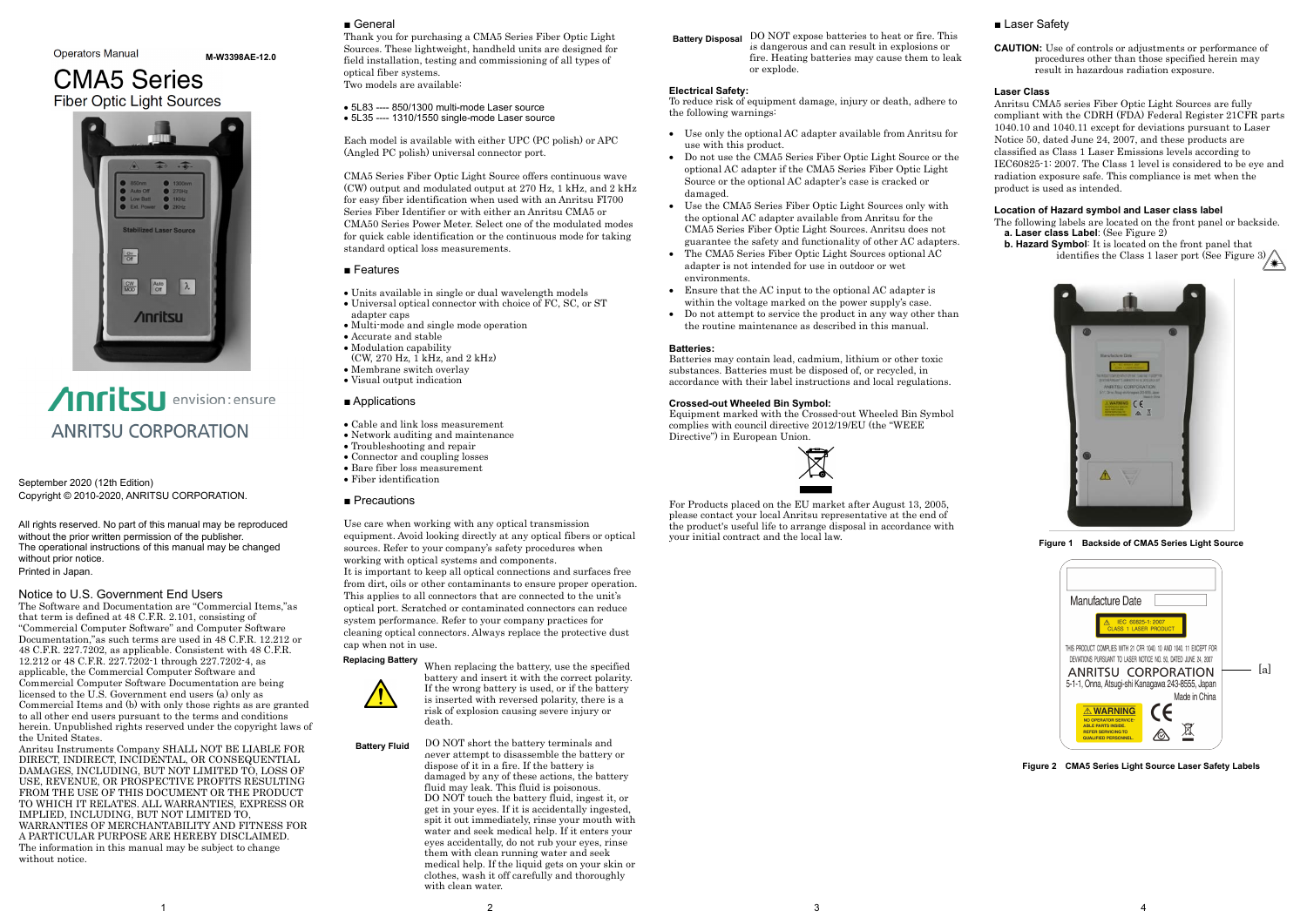#### **Laser Safety Classifications**

## **Table 1 Laser Safety Classifications Based on IEC**

| 60825-1:2007  |              |                                                |                                           |                           |                                                         |                   |
|---------------|--------------|------------------------------------------------|-------------------------------------------|---------------------------|---------------------------------------------------------|-------------------|
| Model<br>Name | <b>Class</b> | Max.<br>Optical<br>Output<br>Power<br>$(mW)^*$ | Pulse<br>Width (s)/<br>Repetition<br>Rate | Emitted<br>length<br>(nm) | <b>Beam</b><br><b>Wave-Radiation</b><br>Angle<br>[deg.] | Laser<br>Aperture |
| 5L83          | 1            | 0.66                                           | $_{\rm CW}$                               | 850                       | 23.0                                                    | Figure $3 \circ$  |
| 5L83          | 1            | 1.41                                           | $\rm{CW}$                                 | 1300                      | 23.0                                                    | Figure $3 \circ$  |
| 5L35          | 1            | 1.41                                           | CW                                        | 1310                      | 11.5                                                    | Figure 3 0        |
| 5L35          |              | 1.41                                           | $\rm{CW}$                                 | 1550                      | 11.5                                                    | Figure $3 \circ$  |

makates the possible optical output power when each \*: Indicates the possible optical output power when each and included.

CW: continuous wave

#### **Table 2 Specifications of Laser Built into CMA5**

| Model<br>Name | Max.<br>Optical<br>Output<br>Power<br>$(mW)^*$ | Pulse<br>Width (s)/<br>Repetition<br>Rate | Emitted<br>Wavelength<br>(nm) | Beam<br>Radiation<br>Angle<br>[deg.] |
|---------------|------------------------------------------------|-------------------------------------------|-------------------------------|--------------------------------------|
| 5L83          | 0.66                                           | <b>CW</b>                                 | 850                           | 23.0                                 |
| 5L83          | 1.41                                           | $\rm{CW}$                                 | 1300                          | 23.0                                 |
| 5L35          | 1.41                                           | CW                                        | 1310                          | 11.5                                 |
| 5L35          | 1.41                                           | CW                                        | 1550                          | 11.5                                 |

\*: Indicates the possible optical output power when each and every reasonably foreseeable single-fault condition is included.

## ■ Operating Controls

• Wavelength Indicator(s)  $--$  A green LED illuminates indicating the current wavelength.

**NOTE**: All models of the CMA5 Series Light Sources have the similar features and controls. Dual wavelength units have an additional button for wavelength selection.

#### **1. Output Connector (Laser Aperture)**

The units are equipped with a universal connector. FC, SC, and ST adapter caps are available. Units include one adapter cap.

**CAUTION**: Be sure to use adapter caps specifically made for the CMA5 Series Light Sources only. Light Source adapter caps are marked "LS". Do not use CMA5 Power Meter adapter caps on the Light Sources. Improper attachment of the connector may cause damage to the sleeve.

> Change the connector adapter once the optical fiber connector or the conversion adapter has been removed from it. Removing the connector adapter may damage the sleeve while it is still being attached to the optical fiber or the conversion adapter.

#### **2. External AC Power Jack**

Attach the optional AC Power adapter to this jack.

#### **3. Active Wavelength and Mode Indicators**

These LEDs indicate the current active wavelength (for dual wavelength units) and the various operating modes.

**NOTE**: Wavelength values listed will vary with model.

- **Auto Off** ---- This LED is illuminated when the Auto Off function is enabled.
- **Low Batt**  $\cdots$  The low battery indicator light up red when the battery is running low. Change the battery as soon as possible.
- **Ext. Power**  $\cdots$  The External Power indicator lights up green when you are operating the unit on the optional external AC adapter.
- **Mode Indicators**  $\cdots$  These LEDs indicate whether the unit is set to one of the modulation modes (270Hz, 1KHz, or 2KHz). The LED for the selected mode will be illuminated.

#### **4. On/Off Key**

The unit on by pressing this key.

#### **5. CW/MOD Key**

Press this key to cycle through the various modulation modes. The corresponding LED will light up (270Hz, 1KHz, or 2KHz). If none of the modulation LEDs are illuminated, the unit is in CW mode.

#### **6. Auto Off Key**

This key enables the Auto Off function, which will power down the unit when no keys have been pressed for 5 minutes.

#### **7. λ(Wavelength) Key**

This key toggles the two wavelengths.

#### ■ Operation

#### **Preparing the Unit for Testing**

Use the following procedure to assure that the CMA5 Series Light Source is operating properly.

- 1. Clean all optical ports and connectors according to your company procedures.
- 2. Connect one end of a patchcord to the CMA5 Series Light Source.
- 3. Connect the other end of the patchcord to a power meter such as a CMA5 or CMA50 Series Optical Power Meter.
- 4. Turn on the CMA5 Series Light Source and the power meter. Make sure that both units are set to the same wavelength.



**Figure 3 CMA5 Series Light Source Operating Controls**



5. The launch output power for all CMA5 Series Laser Light Sources is approximately –7dBm.

#### ■ Optical Loss Measurement

- 1. Use two patchcords and an in-line adapter to connect the CMA5 Series Light Source to a power meter. Attach one patchcord to the CMA5 Series Light Source and the other patchcord to the power meter. Use the in-line adapter to connect the two patchcords.
- 2. Select the wavelength for testing.
- 3. Reference the optical power and either record (write down) the reading. If testing at two wavelengths, repeat steps 2 and 3 for the second wavelength.
- 4. Disconnect the patchcords at the in-line adapter, leaving the in-line adapter attached to the patchcord connected to the CMA5 Light Source. Disconnect the patchcord from the power meter.
- **NOTE:** Do not disconnect the end of the patchcord attached to the CMA5 Series Light Source after referencing. The coupled output level of the source may change when the patchcord is reconnected.
- 5. Reconnect the patchcord attached to the CMA5 Series Light Source to the fiber under test. Connect the power meter to the other end of the fiber under test (See Figure 5).
- 6. Record the power reading displayed on the power meter. If the power meter being used does not have a store reference feature, subtract the reading from the previously recorded (written down) reference power reading to determine the end-to-end loss.



**Figure 5 Optical Loss Measurement Setup**

#### ■ Maintenance

The CMA5 Series Light Sources require no periodic maintenance other than replacing the batteries.

#### **Battery Replacement**

Under normal use one 9 volt alkaline battery will provide a minimum of 16 hours of continuous use.

To replace the battery:

- 1. Remove the unit from its protective boot by pulling down on the bottom of the boot to release the unit. Then slide the unit out of the boot.
- 2. Open the battery compartment located on the lower backside of the unit, by pressing down on the arrow on its cover and sliding the cover off the unit.
- 3. Replace the battery with a fresh 9 volt alkaline battery.
- 4. Replace the battery compartment cover.
- 5. Replace the protective boot.

#### **General Care**

To avoid damage to the CMA5 Series Light Sources, do not use cable connectors that are dirty or faulty. A dust cap is provided for the source connector, and should be in place when the unit is not in use to prevent foreign material from entering the port. To clean the source connector, use only a small diameter, non-cotton swab lightly moistened with pure isopropyl alcohol. Be sure to follow your company's procedures if different. Clean the CMA5 Series Light Source's case with a damp cloth. Do not use solvents or abrasives.